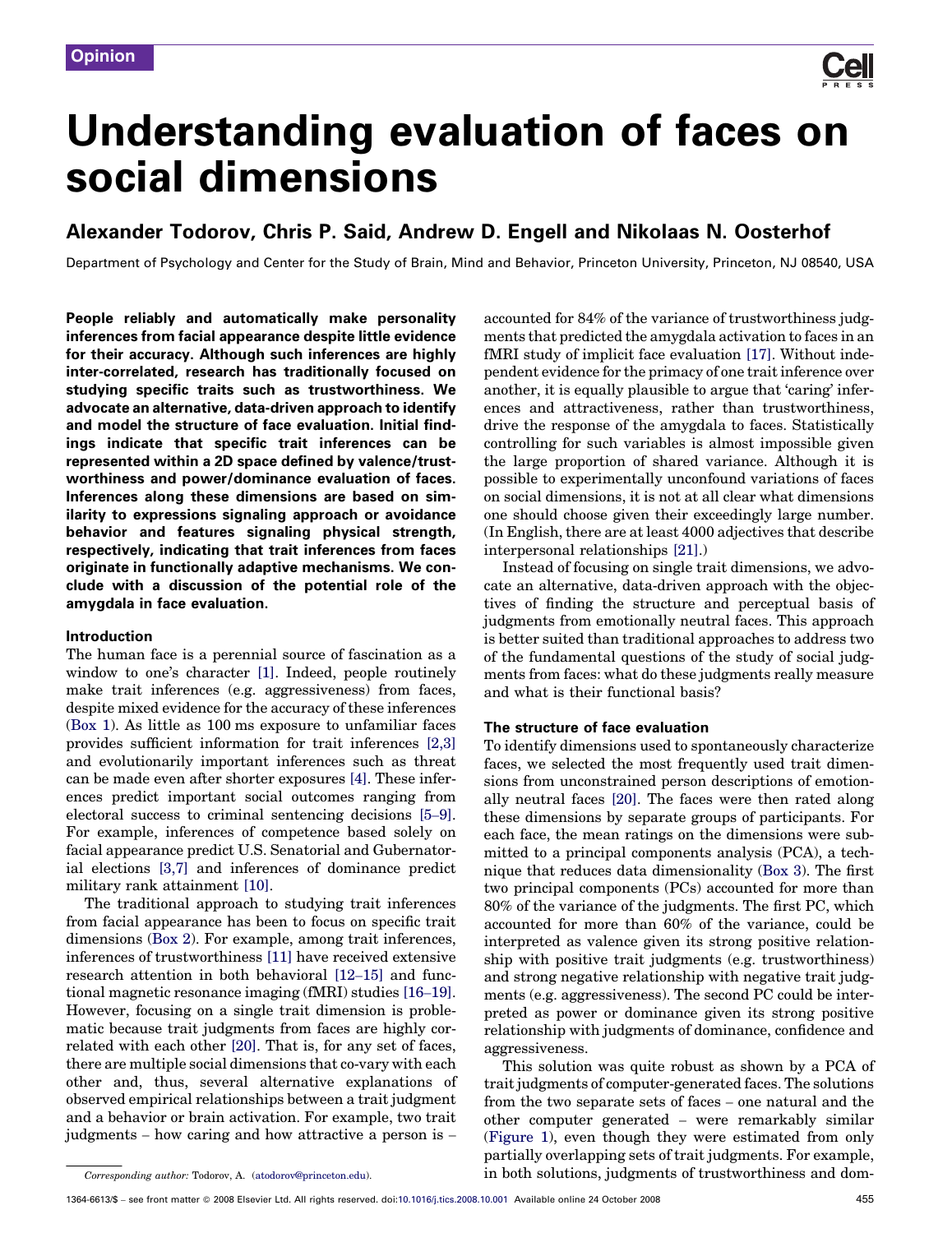#### <span id="page-1-0"></span>Box 1. Accuracy of social judgments from faces

Whether facial appearance yields accurate information about personality, as posited by the 'kernel of truth' hypothesis, remains an interesting and controversial issue. Several studies have reported moderate correlations between trait inferences from faces as rated by others and self-reports of approachability, warmth, power and extraversion [\[38](#page-5-0)–40], but null results have been reported for agreeableness and conscientiousness [\[41\]](#page-5-0).

All of these studies measured personality with self-reports. Another approach is to rely on observational and behavioral measures. Using this approach, no significant correlation was found between the facial appearance of honesty and clinically assessed honesty [\[42\].](#page-5-0) Another study measured behavior and found that participants whose faces were rated as dishonest were more likely to participate in experiments involving deception of other participants than participants whose faces were rated as honest [\[43\],](#page-5-0) although the correlation was weak (.20).

One possible mechanism for accuracy is the self-fulfilling prophecy [\[1\].](#page-4-0) It is possible that people who are treated as if they have a certain personality trait because of their facial appearance will actually develop that trait in response to interactions with others. However, it is also possible that the self-defeating prophecy might cause the reverse effect. People who are treated as if they have a particular trait might compensate by developing the opposite trait. Support for this latter hypothesis has been found in adolescent baby-faced boys, who show greater academic achievement, thus counteracting the stereotype of baby-faced people as intellectually weak (Box 2). Low socioeconomic status baby-faced boys are also more likely to be delinquent, counteracting the stereotype of babyfaced people as submissive and benign [\[44\]](#page-5-0).

In summary, the evidence for the 'kernel of truth' hypothesis is mixed. There seems to be a consistent relationship between measures of extroversion and facial appearance across studies, but not for other measures of personality. Evidence for accuracy in judgments of honesty and baby-faced related stereotypes varies as a function of paradigm and participant population. In most cases, it would be interesting to investigate why judgments of some traits are accurate, whereas others are not. Similarly, it could be that judgments would accurately predict behaviors in some situations but not others. Methodologically, definitive studies on the accuracy of judgments require representative sampling of targets from a full range of faces and personalities.

inance were closest in space to the first and second PC, respectively ([Figure 1](#page-2-0)). This was the case even when the PCs were estimated from a set of judgments excluding trustworthiness and dominance [\[20\]](#page-5-0).

Although the model was data-driven and built from judgments of faces, it converges with several dimensional models. Most strikingly, the meaning of the two components is very similar to the first two factors underlying evaluation of concepts, revealed fifty years ago by Osgood

#### Box 3. Principal components analysis

Principal components analysis (PCA) is a widely used data reduction technique developed independently by Karl Pearson [\[49\]](#page-5-0) and Harold Hotelling [\[50\]](#page-5-0). The primary goal of PCA is to reduce the dimensionality of a dataset containing a large number of correlated variables, while preserving as much of the variance of the original dataset as possible. The procedure transforms the original variables to a new set of variables called principle components (PCs), which are orthogonal to each other, and ordered by the amount of additional variance they explain in the original dataset. This allows the researcher to succinctly describe the data, often using only the first few PCs. An extension of this use is to replace correlated variables in regression problems afflicted by multicollinearity with orthogonal PCs.

PCA can add clarity to a large intractable dataset by reducing the number of variables to a few components. In addition to psychology,

#### Box 2. Influence of baby-faced appearance on social **judgments**

The science of 'cute' began in the middle of the twentieth century when Konrad Lorenz [\[45\]](#page-5-0) posited that infantile features automatically evoke a nurturing response in adult perceivers. The efficacy of traits such as large eyes, large head and small jaw is so prepotent, he argued, that non-human animals possessing them enjoy increased human affection. That is, we are so automatically moved to a nurturing state by these physical features that we respond to them even when displayed by non-human animals. Stephen Jay Gould [\[46\]](#page-5-0) famously summarized this idea in an essay in which he described the 50-year morphological evolution of Mickey Mouse from adult-faced troublemaker to baby-faced icon. Knowingly or otherwise, Disney animators have increasingly exploited Lorenz's idea by, among other changes, increasing the size of Mickey's eyes and head.

More recently, psychologists have applied this notion to the social consequences for adults who retain juvenile facial features. The majority of this work has been done by Leslie Zebrowitz and her colleagues [\[1,6\],](#page-4-0) who have demonstrated that 'baby faced' adults are assumed to be warmer, more honest, more naïve and weaker than their mature-faced peers. Moreover, they have shown that these impressions can have potentially profound consequences. For instance, both criminal and civil judicial verdicts can be predicted by whether or not the defendant is baby faced [\[47\]](#page-5-0), despite mixed evidence regarding how well these trait impressions predict the actual behavior of an individual (Box 1).

Zebrowitz and her colleagues [\[29,48\]](#page-5-0) have argued that the automatic response to facial features in babies is overgeneralized to adults who share them, resulting in appearance driven trait impressions. Consistent with this hypothesis, they have shown that faces that are ascribed child-like traits are more likely to be confused with baby faces by a neural network model trained to distinguish baby faces from adult faces [\[48\]](#page-5-0). The overgeneralization hypothesis posits that these appearance-driven impressions are adaptive, regardless of validity, to the extent that the cost of inaccurately inferring child-like traits from baby-faced adults is less than the cost of responding inappropriately to the needs of infants.

and his colleagues [\[22\]](#page-5-0). The face evaluation model is also similar to models of interpersonal perception [\[21,23\]](#page-5-0) and intergroup perception [\[24\]](#page-5-0). For example, Wiggins and his colleagues [\[21,23\]](#page-5-0) have shown that interpersonal relationships can be described along two orthogonal dimensions – affiliation and dominance – that seem to map onto the valence/trustworthiness and power/dominance dimensions of face evaluation.

#### The perceptual basis of face evaluation

The 2D model described earlier served as a guiding framework for computer modeling of face variation on social

it is used in many other fields such as meteorology (summarizing pressure fields) and chemistry (predicting activity properties of as yet undeveloped compounds). As with all statistical techniques, there are caveats that should be considered carefully before applying PCA. For instance, the number of PCs to be used is not clear. The addition of each PC increases the amount of variance explained, but at the expense of a loss of parsimony. There is no prescriptive number that is agreed upon, although there are several guidelines for this problem [\[51\]](#page-5-0). One should also consider that the primary utility of PCA, discarding information, could also be a liability. It is possible that the answer to interesting scientific questions can be found in the variance unexplained by the PCs that account for most of the variance.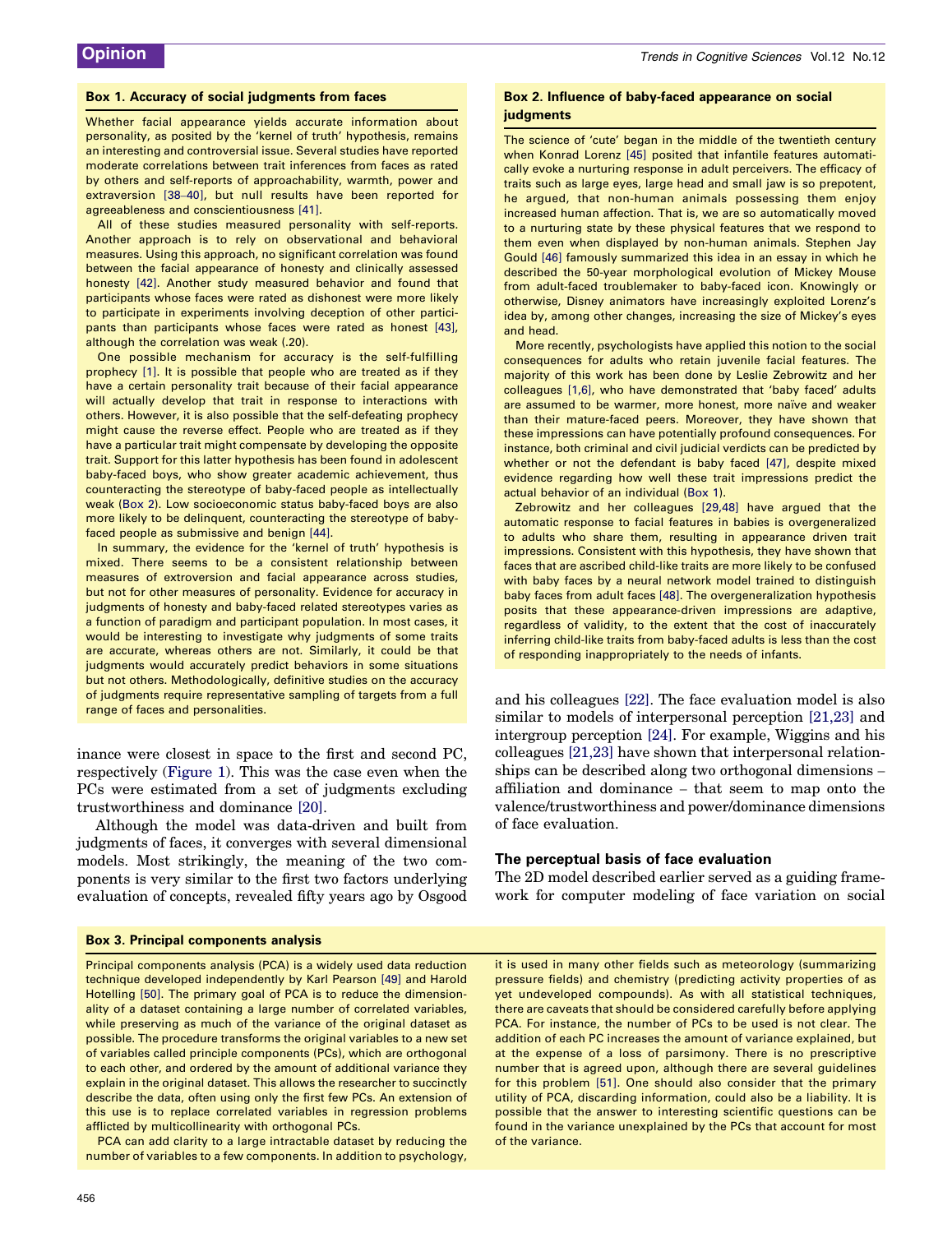<span id="page-2-0"></span>

Figure 1. The structure of face evaluation. Plots of solutions of principal components analysis of trait judgments of (a) 66 natural faces and (b) 300 computer-generated faces. The first PC could be interpreted as valence/trustworthiness evaluation, and the second PC component could be interpreted as power/dominance evaluation [\[20\].](#page-5-0) The PCs are a weighted linear combination of trait judgments. The plots show the location of judgments of trustworthiness, dominance, threat and attractiveness within the 2D space of face evaluation. The smaller the angle between a trait dimension and a PC, the stronger their relationship. The plots also show natural and computer generated faces with similar location in the 2D space. The length of each line represents 6 so units (+3/–3 so relative to the origin).

#### Box 4. Computer models of face representation

Recent developments in computer graphics have allowed for the generation of realistic 2D and 3D faces that occupy positions in a multidimensional face space [\[52\]](#page-5-0). The computer modeling of social judgments described in this article used a derivative of a morphable model of 3D faces developed by Blanz and Vetter [\[25\]](#page-5-0). The original model was derived by first acquiring shape information from laser scans of a set of example faces. Faces were aligned and then represented as a set of vertices that define the face surface. A PCA was then performed on these vertex positions, resulting in a lowerdimensional face space that accounts for most of the face shape. In such models, new faces can be generated as linear combinations of the principal components ([Figure 2b](#page-3-0) in the main text), while imposing certain constraints for allowable faces determined by the statistics of the original set of example faces.

Controllable face spaces allow for the generation of new stimuli that can be used to test psychological hypotheses that could not be easily tested with natural faces [\[20\]](#page-5-0). They also can serve as plausible and testable models of how faces are represented in the brain. For instance, how the brain represents facial identity can be investigated using caricatures and 'anti-faces' (i.e. the face vector multiplied by -1). Caricatures and anti-faces create a single dimension that runs through an 'average face'. Crucially, multiple dimensions can all share the same average face. Caricatures are perceived to retain the identity of the original face, and are easier to recognize [\[53,54\],](#page-5-0) providing evidence that humans code information about faces relative to a norm at the center of face space [\[55\]](#page-5-0), instead of matching to a set of stored exemplars. Psychological adaptation to anti-faces facilitates the identification of original faces more so than does adaptation to a separate face equally distant from the original face [\[56\]](#page-5-0). Consistent with this evidence in support of norm-based coding theories, electrophysiological recording from neurons in the anterior inferotemporal cortex of macaque monkeys, who were shown faces spanning multiple directions in face space, shows that the firing of many neurons increases monotonically with the distance from the average face [\[57\]](#page-5-0).

dimensions. Given that trustworthiness and dominance judgments were closest in space to the two PCs, we modeled how faces vary on these dimensions using a datadriven statistical model of face representation (see Ref. [\[25\]](#page-5-0), and Singular Inversions, 2005: [http://www.facegen.](http://www.facegen.com/) [com\)](http://www.facegen.com/). First, we collected trustworthiness and dominance judgments of computer-generated faces. Second, based on these judgments, we built dimensions optimal for changing face trustworthiness and dominance in a 50-dimensional space representing face shape (see Box 4 and [Figure 2\)](#page-3-0).

The trustworthiness and dominance dimensions define a simple 2D space within which specific social judgments can be represented [\[20\]](#page-5-0). For example, threatening faces are perceived as both untrustworthy and dominant, and faces that vary on threat can be obtained by a linear combination of faces that vary on trustworthiness and dominance ([Figure 2d](#page-3-0)).

Using computer models of face evaluation, it is possible to generate an unlimited number of faces and to manipulate face variations along a given dimension. Moreover, given that these dimensions are constructed to be optimal in representing specific face variations, it is possible to discover the features important for face evaluation on a specific dimension by exaggerating faces along this dimension [\[20\]](#page-5-0). That is, these models can be used to amplify the diagnostic signal in the face that is used for the specific judgment. For example, although faces that varied on trustworthiness were perceived as emotionally neutral within a 3 standard deviation (SD) range, they were perceived as emotionally expressive outside of this range. Whereas faces at the extreme negative end of the dimension seemed to express anger, faces at the extreme positive end seemed to express happiness [\(Figure 2d](#page-3-0)). Attributions of these emotions changed as a monotonic function of face trustworthiness [\[20\]](#page-5-0). Changes along the dominance dimension, which was orthogonalized to the trustworthiness dimension, were less sensitive to emotional cues but more sensitive to cues signaling physical strength. Whereas extremely submissive faces were perceived as feminine and baby faced [\(Box 2](#page-1-0)), extremely dominant faces were perceived as masculine and mature faced [\(Figure 2d](#page-3-0)).

This modeling approach could be combined with other data-driven techniques designed to reveal the diagnostic information used for specific judgments [\[26\].](#page-5-0) For example,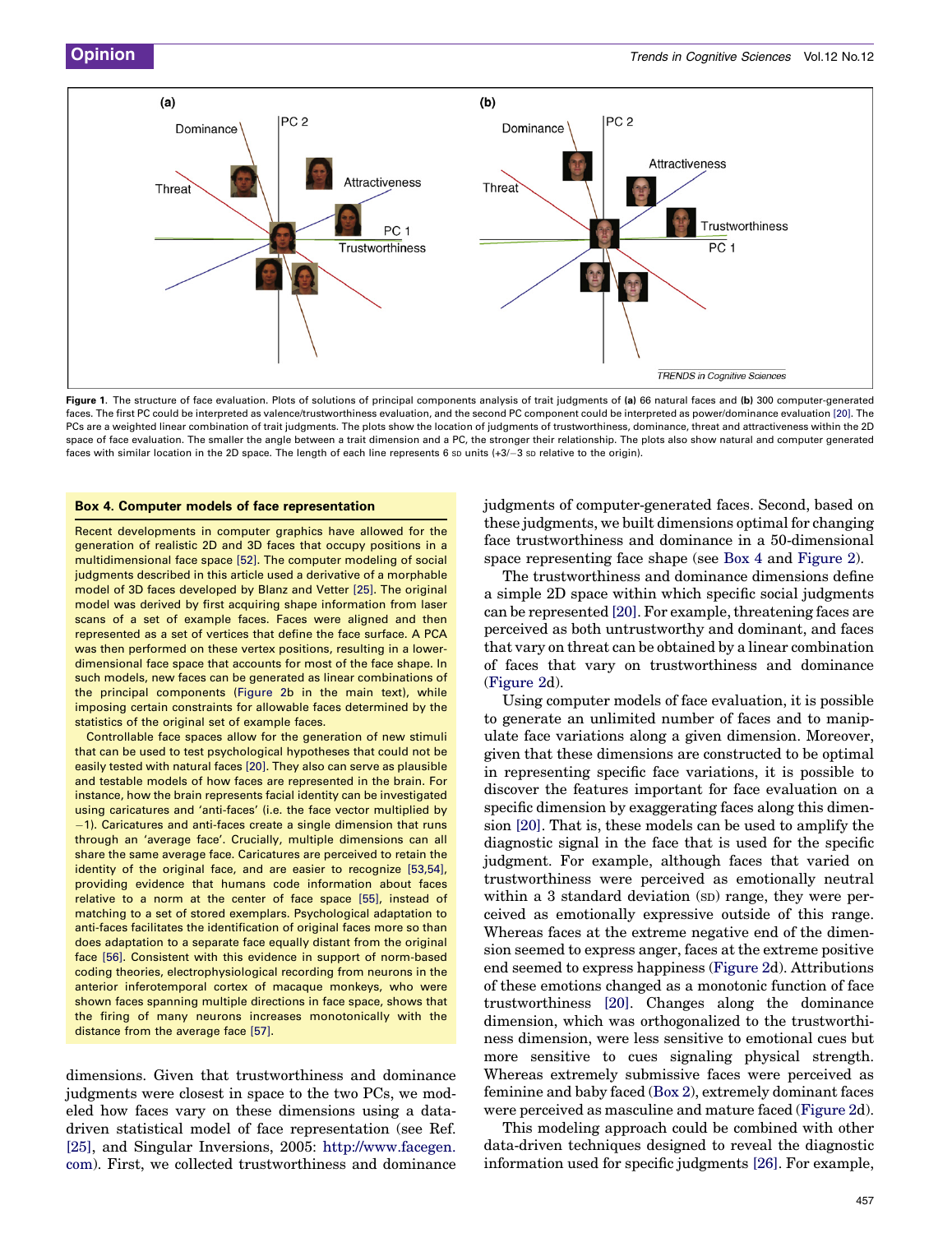<span id="page-3-0"></span>

Figure 2. Computer modeling of social judgments of faces. (a) Illustration of how the face model represents faces [\(Box 4\)](#page-2-0). A surface mesh with fixed topology superimposed on the average face and linear changes in the vertex positions for the surface of a face segment on one of the  $m = 50$  shape dimensions. (b) A set of n random faces can be obtained by linear combinations of the 50 shape components. These components are extracted from a principal component analysis of shape variations of the vertex positions and do not necessarily have inherent psychological meaning. (c) Each of the n faces is rated by participants on a trait dimension and given an average score  $y_i$ . Multiplication of the social judgments vector by the set of randomly generated faces yields a dimension that is optimal in changing faces on the trait dimension, which can be controlled with a tunable constant k. The figure shows the generation of one face along the trustworthiness dimension. (d) A 2D model of evaluation of faces. Examples of a face with exaggerated features on the two orthogonal dimensions – trustworthiness plotted on the x-axis and dominance plotted on the y-axis – of face evaluation. The changes in features were implemented in a computer model based on trustworthiness and dominance judgments of  $n = 300$  emotionally neutral faces [\[20\].](#page-5-0) The extent of face exaggeration is presented in so units. The faces on the diagonals were obtained by averaging the faces on the trustworthiness and dominance dimensions. The diagonal dimension passing from the second to the fourth quadrant was nearly identical to a dimension based on threat judgments of faces. The other diagonal dimension passing from the first to the third quadrant was similar to dimensions empirically obtained from judgments of likeability, extraversion and competence.

judgments of emotional expressions from faces partially covered by randomly located Gaussian windows (bubbles) reveal that, whereas information in the mouth region is diagnostic for identification of happy expressions, information from the eye region is diagnostic for angry expressions [\[27\].](#page-5-0) Such approaches could be used to localize the facial cues used for social judgments from emotionally neutral faces.

#### The functional basis of face evaluation

In one of the first systematic attempts to understand trait judgments from faces, Secord [\[28\]](#page-5-0) suggested that such judgments are based on misattribution of momentary states to enduring attributes. Accessible facial cues (e.g. smile) can be generalized to stable dispositions (e.g. friendly). Subsequent theories have emphasized that evaluation of faces is constructed from cues that have adaptive significance [\[29\]](#page-5-0). These cues can be either dynamic, expressing emotional states [\[30\]](#page-5-0), or invariant such as neoteneous facial features [\(Box 2](#page-1-0)) and features resembling emotional expressions [\[31\]](#page-5-0).

Consistent with these theories, the computer modeling findings indicate that evaluating emotionally neutral faces on valence and dominance is an overgeneralization of adaptive mechanisms for inferring behavioral intentions and power hierarchies, respectively. Specifically, subtle resemblance of neutral faces to expressions that signal whether a person should be avoided (anger) or approached (happiness) serves as the basis of valence evaluation. Cues for physical strength such as facial maturity and masculinity serve as the basis of dominance evaluation and are generalized to attributions of related dispositions [\(Box 2](#page-1-0)). Functionally, these types of cues – approach or avoidance and strength – give rise to inferences about intentions to cause harm and the ability to implement harm (cf. Ref. [\[24\]](#page-5-0)).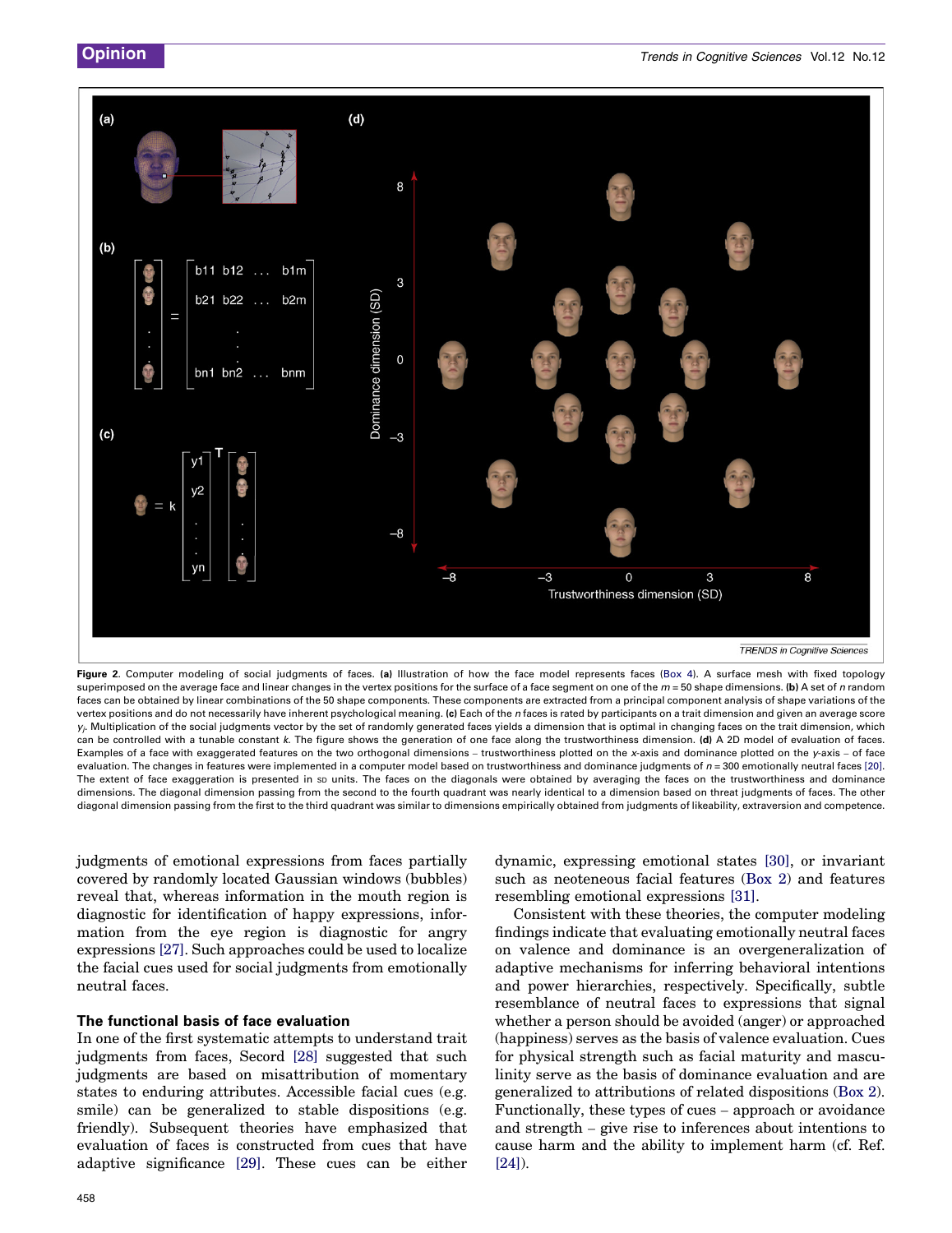<span id="page-4-0"></span>The overgeneralization hypothesis [\(\[29\],](#page-5-0) [Box 2\)](#page-1-0) can account for rapid and efficient, but not necessarily accurate, trait judgments from faces ([Box 1\)](#page-1-0), a pattern that would otherwise seem puzzling from an evolutionary point of view. For example, to the extent that these judgments reflect misattribution of cues resembling emotional expressions to stable personality dispositions, they need not be accurate.

### The role of the amygdala in face evaluation

To date, research of the neural mechanisms underlying trait impressions from faces has largely focused on trustworthiness evaluation [\[11,12,16](#page-5-0)–19]. These studies have all reported involvement of the amygdala, a subcortical brain region crucial for coding the motivational value of stimuli. Patients with bilateral amygdala lesions show impairments in discriminating trustworthy- from untrustworthy-looking faces [\[12\].](#page-5-0) Consistent with these findings, subsequent fMRI studies on healthy individuals have shown that the amygdala response to unfamiliar faces depends on their trustworthiness [\[16](#page-5-0)–19]. However, in light of the high correlation between trustworthiness judgments and general valence evaluation of faces [\(Figure 1](#page-2-0)), it is possible that the amygdala is most sensitive to face valence, rather than trustworthiness, per se. In fact, a recent test of this hypothesis showed that the extent to which variations of faces on trait dimensions engage the amygdala is a function of their valence content: the greater the valence content of a dimension, the stronger the engagement of the amygdala [\[32\].](#page-5-0)

The amygdala receives input from areas in inferotemporal (IT) cortex and sends output to several visual areas in temporal and occipital cortex, including early visual cortex [\[33\]](#page-5-0). Face representations from IT cortex could be sent to the amygdala for affective or motivational evaluation of the faces. As a function of this evaluation, the amygdala can modulate responses in perceptual regions, including early visual cortex, acting as an attention amplifier for motivationally significant faces [\[34\].](#page-5-0) Consistent with this hypothesis, the relation between the face response in perceptual regions and face valence was accounted for by the response of the amygdala to face valence [\[32\]](#page-5-0).

For patients with bilateral amygdala lesions, the affective evaluation of faces is impaired, as manifested in a bias to perceive untrustworthy-looking faces as trustworthy [\[12\]](#page-5-0). In contrast to these patients, prosopagnosics with impairments in perception of facial identity show normal trustworthiness judgments [\[14\].](#page-5-0) For prosopagnosics, impoverished face representations in IT that are insufficient for face individuation could be sufficient as an input to the amygdala for an affective evaluation of the face, which can explain their normal trustworthiness judgments.

Although initial fMRI studies reported that the amygdala activation increases linearly with the decrease in face trustworthiness [\[16,17\]](#page-5-0), the response need not be linear or monotonic [\[18,19\]](#page-5-0) (Box 5). Variables such as the range of trustworthiness of faces and task demands that affect the motivational significance of trustworthy faces could lead to enhanced responses to these positive faces. Both linear and quadratic responses in the amygdala are consistent with a common attentional mechanism according to which the

#### Box 5. Outstanding questions

- To what extent does the context of decision affect the processes of face evaluation?
- How do the costs of decision errors (e.g. is it more costly to misjudge a threatening person as non-threatening than to misjudge a non-threatening person as threatening) affect judgmental sensitivity to variations of faces on social dimensions?
- What circumstances determine whether the relation between social judgments and the amygdala will be monotonic or nonmonotonic?
- What are the functional relationships of the amygdala with other structures, particularly frontal decision-making areas?
- How is the amygdala response to faces modified by other sources of person information such as prior information about the person and non-verbal behaviors?
- What are the sources of idiosyncratic, judge-specific contributions to trait judgments of faces?
- Are idiosyncratic judgments subserved by neural systems different from systems that subserve judgments based on face properties that are uniformly perceived across observers?

amygdala biases attention towards stimuli that are of current motivational significance to the person [\[34,35\]](#page-5-0). Similarly, although the existing findings indicate that the amygdala is engaged primarily in valence evaluation of faces [\[11,32\],](#page-5-0) it is possible that the amygdala would also be engaged in dominance evaluation when this dimension is motivationally salient.

In addition to anatomical connections to regions in temporal and occipital cortex, the amygdala has anatomical connections to orbitofrontal cortex (OFC). An interesting hypothesis is that affective evaluation of faces in the amygdala not only enhances face processing in perceptual areas [\[34\]](#page-5-0) but also influences approach and avoidance decisions computed in OFC [\[36\].](#page-5-0) This hypothesis is consistent with the computer modeling findings that valence evaluation of faces is grounded in resemblance to expressions signaling approach or avoidance behaviors, in addition to findings that macaque monkeys with bilateral amygdala lesions exhibit uninhibited approach behaviors during social interactions [\[37\]](#page-5-0).

#### **Conclusions**

We have outlined a general approach to study face evaluation and described a simple 2D model based on this approach. According to this model, when specific decision context is not provided (Box 5), faces are automatically evaluated along the dimensions of valence/trustworthiness and power/dominance. These dimensions define a 2D space within which specific social judgments can be represented [\[20\]](#page-5-0). The facial cues used for face evaluation along these dimensions indicate that evaluation of emotionally neutral faces is an overgeneralization of adaptive mechanisms for inferring emotional states with their corresponding behavioral intentions and the ability to implement these intentions.

#### Acknowledgements

This research was supported by National Science Foundation Grant BCS-0446846.

#### **References**

1 Zebrowitz, L.A. (1999) Reading Faces: Window to the soul? Westview Press